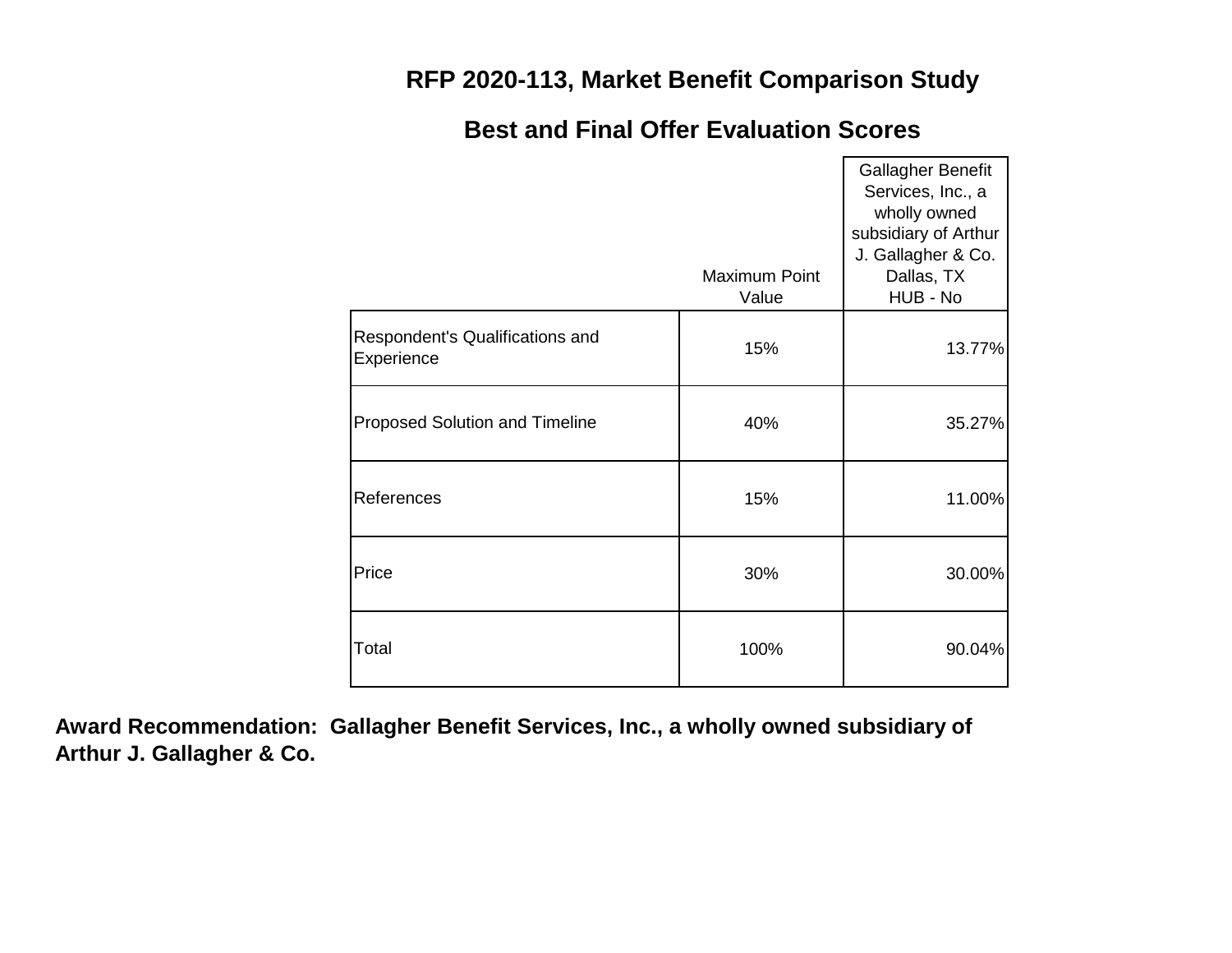## **RFP 2020-113, Market Benefit Comparison Study**

# **Presentation Evaluation Scores**

|                                                  | Point<br>Value | Maximum   Aon Consulting, Inc.<br>Chicago, IL<br>HUB - No | Gallagher Benefit<br>Services, Inc., a<br>wholly owned<br>subsidiary of Arthur<br>J. Gallagher & Co.<br>Dallas, TX<br>HUB - No | The Segal<br>Company, Inc.<br>Dallas, TX<br>HUB - No |
|--------------------------------------------------|----------------|-----------------------------------------------------------|--------------------------------------------------------------------------------------------------------------------------------|------------------------------------------------------|
| Respondent's<br>Qualifications and<br>Experience | 15%            | 13.40%                                                    | 13.77%                                                                                                                         | 10.40%                                               |
| Proposed Solution and<br>Timeline                | 40%            | 32.30%                                                    | 35.27%                                                                                                                         | 25.67%                                               |
| References                                       | 15%            | 15.00%                                                    | 11.00%                                                                                                                         | 9.00%                                                |
| Price                                            | 30%            | 14.00%                                                    | 23.33%                                                                                                                         | 30.00%                                               |
| Total                                            | 100%           | 74.70%                                                    | 83.37%                                                                                                                         | 75.07%                                               |